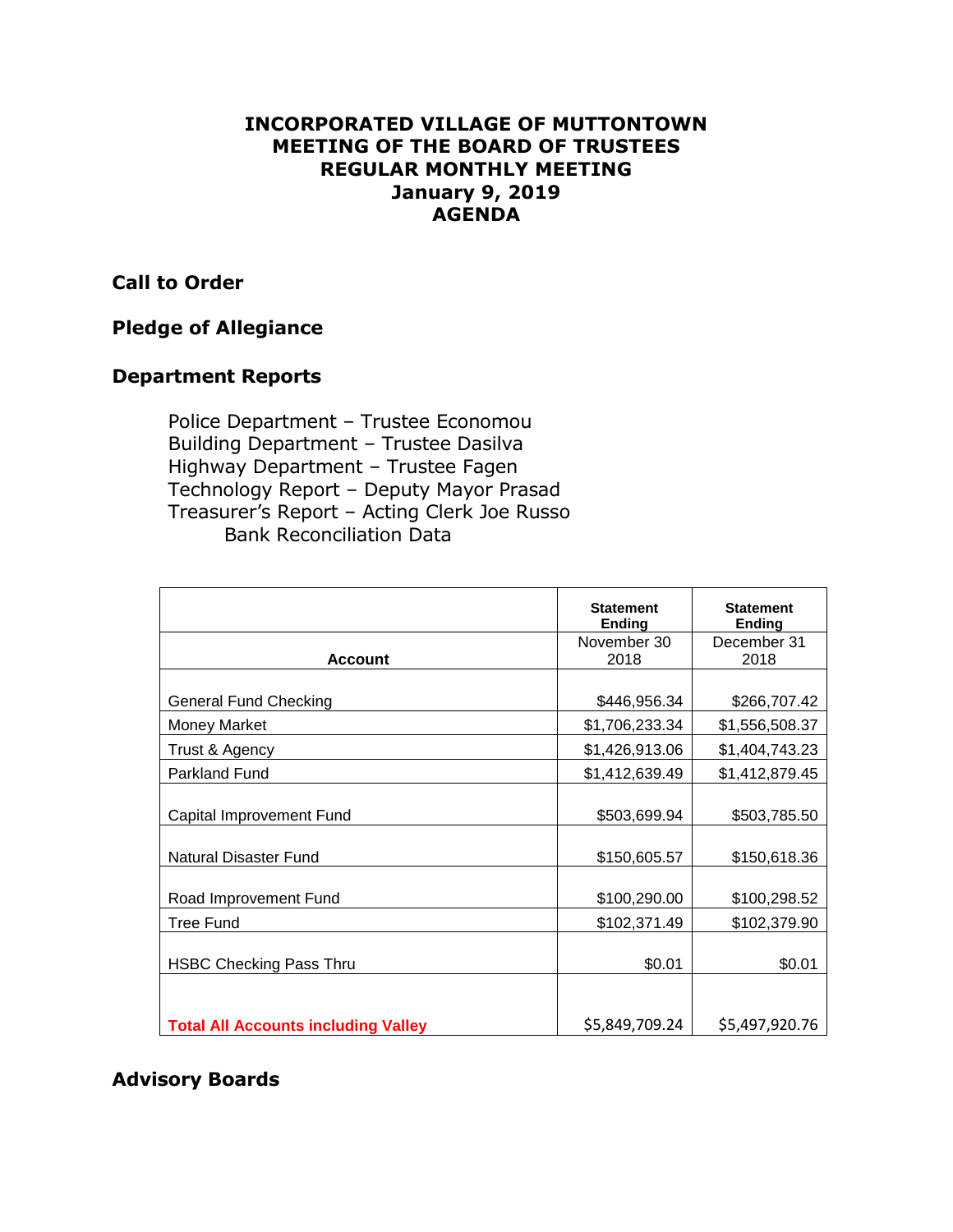#### **New Business**

**Resolution 19-1** – Waiver of the reading of the prior meetings minutes

**Resolution 19-2** – Approval of prior regular board meeting minutes

**Resolution 19-3** – Approval of prior executive board meeting minutes

**Resolution 19-4** – Approval of warrants as presented

**Resolution 19-5** –Resolution pursuant to Village Law Section 5-524(6) authorizing advance audit of claim utility payments

**Resolution 19-6** – Amending resolution 18-49

**Resolution 19-7** – Approval of 2019 Village Holiday Schedule

**Resolution 19-8** – Approval of address 2 Linden Lane for property known as Section 24 Block F Lot 364

**Resolution 19-9** – Authorizing the retention of special counsel in the matter known as Leventhal vs. Village of Muttontown, notice of claim dated October 23, 2018

**Resolution 19-10** – Authorizing the Mayor to enter into special counsel retainer agreement in the matter known as Leventhal vs. Village of Muttontown, notice of claim dated October 23, 2018

**Resolution 19-11** – Authorizing payments of in lieu medical insurance for police officers pursuant to Arbitration award

**Resolution 19-12** – Authorizing payments of vacation and sick pay for police officers pursuant to Arbitration award

**Public Input Motion to Adjourn**